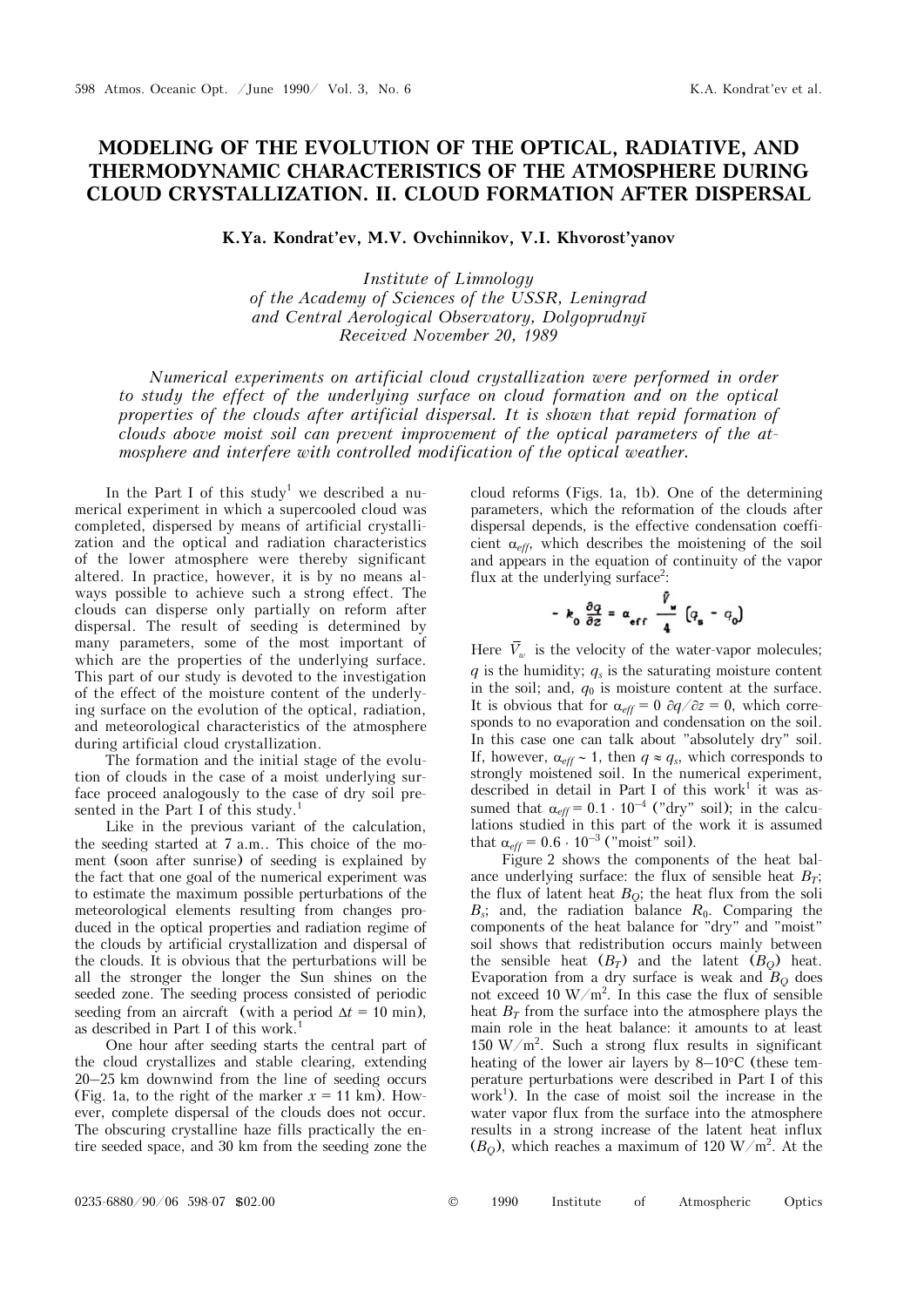same time the sensible heat flux  $B_T$  decreases by 50– 100  $W/m^2$ . Thus, in the first case the rate of water vapor flow into the atmosphere is lower than the rate of increase of the temperature and the undersaturation increases, whereas in the second case the opposite picture is observed. In the case of "moist" soil the rate of growth of the absolute moisture content owing to evaporation from the surface is higher than the rate at which the relative moisture content decreases due to the increase in the temperature. This results in a reduction of the deficit of the dew point and to reformation of the clouds, as will be described above.



*FIG. 1. The two-dimensional fields of the microphysical parameters of the droplet (solid lines) and crystalline (dashed lines) phases and the meteorological visibility 7 hours after seeding starts. qL*1*, qL*2*, in* g/kg *(a); N*1, *in*   $10^3 \cdot g^{-1}$ , and  $N_2$ , in  $g^{-1}$  (b); and, L, in km (c).



*FIG. 2. The components of the heat balance at the surface for dry soil (dashed line) and moist soil (solid lines): the fluxes of sensible heat (B<sub>T</sub>), latent heat (BQ), and heat into the soil (Bs) and the radiation balance*  $(R_0)$ .

In spite of the fact that the concentration of cloud droplets on the left side of the cloud is approximately equal to that on the right side (Fig. 1b), the water content in the flow of the cloud layer (the geostrophic wind oriented along the *OX* axis and its velocity is 6 m/sec at an altitude of 1.2 km) is 3–3.5 times higher (Fig. 1a). This is explained by the fact that small droplets predominate in the reformed cloud. The same effect is responsible for the relatively low visibility range up to 600 m in this zone (Fig. 1c) while the liquid water content there remains insignificant (up to  $0.04$  g/kg). When the ice content in the crystallization zone is even higher (from 0.05 to 0.12 g/kg) the meteorological visibility, on the contrary, increases sharply. The visibility range exceeds 1 km in the entire seeded zone, and at a distance of 20 km from the seeding line, as the crystals grow, it reaches approximately 5 km. Thus the crystalline haze with ice content about  $0.05 \frac{\mathrm{g}}{\mathrm{kg}}$ is practically transparent because of the low concentration and large average size of the particles.

Figure 3 shows the integral characteristics of the solar radiation computed the two-stream approximation:<sup>3,4</sup> the upward  $(F_s^{\uparrow})$  and downward  $(F_s^{\downarrow})$  fluxes, the influx  $(\partial T / \partial t_s)$  and the albedo  $(A)$ . One can see that in the flowing and reforming cloud the upward (Fig. 3a) and downward (Fig. 3b) fluxes of short-wavelength radiation have close values. In the seeding zone itself these fluxes transform significantly. Thus, the downward flux in the cleared zone at an altitude of 200 m  $F_s^{\downarrow} = 670 \text{ W/m}^2$  more than two times larger than the flux below the cloud  $F_s^{\downarrow} = 319 \text{ W/m}^2$  (Fig. 3b). Because the upward fluxes in both zones are nearly equal at the surface (230 and 200 W/m<sup>2</sup>, respectively) the radiation balance of the surface  $R_0$  changes. Twenty kilometers downwind from the seeding line  $R_0$  increases by more than 200 W/m<sup>2</sup> (Fig. 2). This results in heating of the underlying surface, which will be described below.

The formed fine-droplet cloud has, despite its rather low liquid water content (no higher than 0.04 g/kg), a quite high albedo  $A = 51\%$  (Fig. 3d); in addition, the albedo of the cloud itself  $A_c = A - A_{sf}$ constituting 16% (here  $A_{sf} = 35\%$  is the albedo of the underlying surface). In the flowing cloud layer  $(A = 64\%)$ , i.e., it is less than two times greater than the albedo of the reformed cloud, even though its water content (in the flow  $q_L = 0.14$  g/kg) is 3.5 times higher (Fig. 1a). This comparison shows that size of the cloud particles determines the albedo; this was already pointed at in Refs. 4 and 6. In the central part of the seeded zone, where the cloud has totally crystallized, the albedo is completely insignificant and constitutes only 38%. In addition, the ice content in this zone reaches  $0.05$  g/kg, i.e., the total water content here is even somewhat higher than in the formed cloud layer (Fig. 1a). The reason is that the crystals propagating downstream, are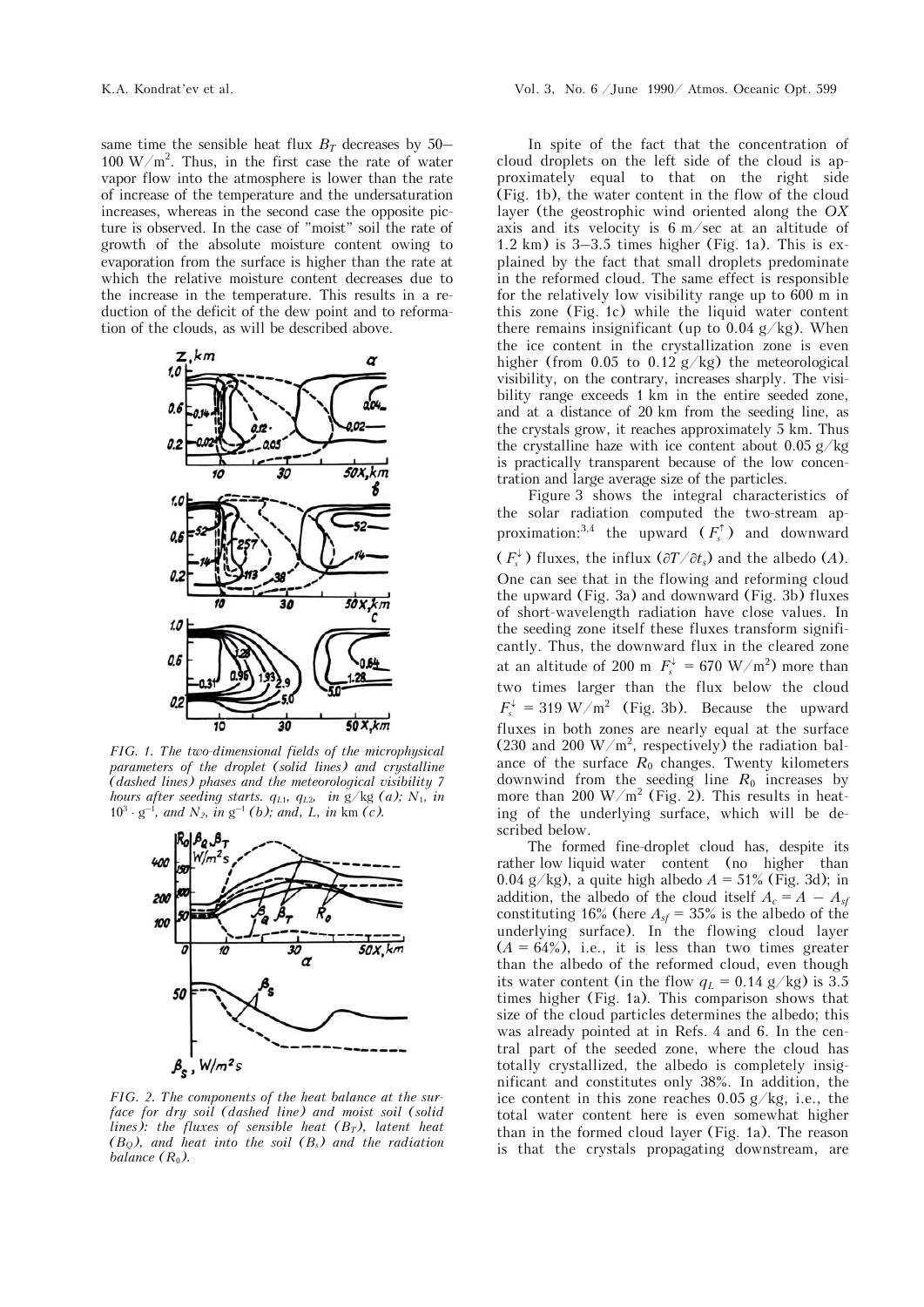continuously growing and their average size in the zone considered (10–20 km from the seeding line) is about 60 m. As shown in Refs. 3 and 4 a cloud with such a microstructure virtually does not reflect solar radiation with short wavelengths.



*FIG. 3. Vertical section of the fields of the solar radiation parameters: the upward*  $(F_s^{\uparrow}, a)$  *and downward*  $(F_s^{\downarrow}, b)$  fluxes, in  $W/m^2$ , the influx of solar radiation  $(dT/dt)$ <sub>s</sub>, in °C/hr (c), and the albedo (A).

What we have said above is most vividly illustrated by the vertical profiles of the liquid water and ice content  $(q_{L1})$ , the average size of cloud particles  $(\bar{r}_1)$ , the mass spectral scattering coefficient ( $\sigma_{\lambda 1}$ ) at  $\lambda = 0.05$  µm wavelength, and the integrated albedo (*A*), which are all given in Table I. It is obvious that the scattering coefficient increases as the particle size  $\overline{r}_1$  decreases. As noted in Refs. 3 and 4  $\sigma_{\lambda 1} \sim \overline{r}_1^{-1}$ . The integral albedo of the cloud formed in the entire thickness of the layer increases most in the layers where the comparatively small water droplets or ice crystals are concentrated.

Thus, the main contribution to the total albedo is made by the layer 240–560 m located at the bottom of the cloud, where the average size of the crystals does not exceed 50  $\mu$ m. The increment to the albedo in this layer is 8% and the increment in the entire cloud is 10%. We emphasize that such weak reflection of solar radiation is observed despite the fact that the total ice content

$$
m_2 = \int_{z_B}^{z} q_{L2} dz
$$

is equal to 82.7  $g/m^2$ , i.e., it is almost 7 times greater than the liquid water content of the formed cloud  $(x = 54 \text{ km}, m_1 = 12 \text{ g/m}^2)$  and its albedo is somewhat smaller  $(A = 45\%$  at  $X = 18$  km as compared to  $A = 47\%, X = 54$  km).

It is evident from Fig. 3c that the heat influx in the crystallized cloud does not exceed  $0.1^{\circ}C/hr$ , and the flux of solar radiation is notweakened significantly. It can thus be concluded that the seeded zone is practically transparent to shortwavelength radiation.

This is not the case for long-wavelength radiation, and here seeding does not change as strongly either the downward or upward fluxes. The crystalline haze filling the seeded zone is sufficient to screen significantly the effective radiation from the surface, and this contributes to the development of the greenhouse effect.

The temporal evolution of the temperature at the ground for the cases of "moist" (with cloud formation) and "dry" (complete dispersal) soils is presented in Fig. 4. We shall examine first the variant described in detail in this part of the paper (moist soil and reformation of the dispersed cloud occurs). At the start of seeding at 7 a.m. the temperature field is uniform in the horizontal direction (Fig. 4a). But already after two hours the perturbation of the temperature at the ground reaches a maximum 20–25 km from the seeding line. The temperature here is then  $2^{\circ}$ C higher than beneath the cloud. The temperature continues to increase and by 13:00 LT the perturbation is maximum and equals 4C. At that moment the minimum temperature at the ground is  $4^{\circ}$ C (under the cloud) and the maximum temperature is  $8^{\circ}$ C (in the seeded zone). Reaching a maximum 24 km from the seeding line the temperature starts to decrease (as *x* increases). This is connected with the fact that the reformed cloud screens the solar radiation flux to the surface. In this case the perturbation virtually does not propagate vertically, and at a height of 200–300 m uniformity in the horizontal plane is observed. After 13:00 LT the temperature starts to drop and one hour after sunset (at 19:00 LT ) it evens out at the surface. The diurnal amplitude of the temperature variation in the cloud-covered zone is equal to  $5^{\circ}$ C, while in the seeded zone it is two times larger.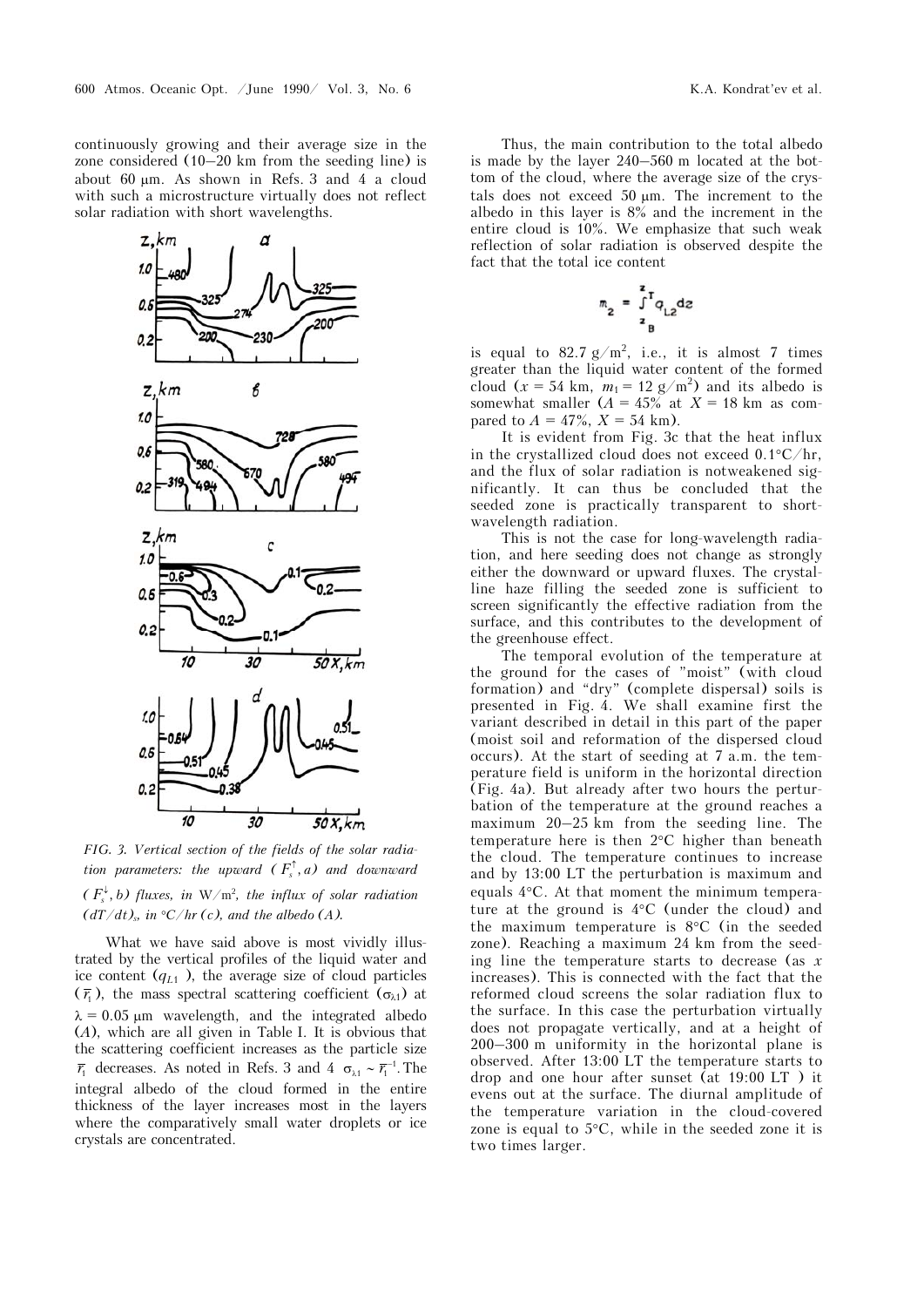## *TABLE I.*

|                                                           | Height, m         |                   |                                                               |                                                                                                |       |
|-----------------------------------------------------------|-------------------|-------------------|---------------------------------------------------------------|------------------------------------------------------------------------------------------------|-------|
| Characteristics                                           | 240               | 400               | 560                                                           | 720                                                                                            | 800   |
|                                                           |                   |                   | $x = 6$ km, $m1 = 60.2$ g/m <sup>2</sup> (droplet cloud)      |                                                                                                |       |
| $q_{L1}$ , g/kg 0.004 0.056                               |                   |                   | 0.087                                                         | 0.105                                                                                          | 0.100 |
| $\bar{r}$ , $\mu$ m 7.1 6.8 6.2                           |                   |                   |                                                               | 5.4                                                                                            | 4.4   |
| $\sigma_{0.5;1}$ , cm <sup>2</sup> /g 1633 1707 1883 2151 |                   |                   |                                                               |                                                                                                | 2638  |
| A . %                                                     | 35                | 41                | 50                                                            | 58                                                                                             | 64    |
|                                                           |                   |                   | $x = 18$ km, $m2 = 82.7$ g/m <sup>2</sup> (crystalline cloud) |                                                                                                |       |
| $q_{L1}$ . g/kg                                           |                   | 0.070 0.139 0.124 |                                                               | 0.085                                                                                          | 0.030 |
| $\bar{r}$ , $\mu$ m                                       |                   | 51.9 48.9 49.3    |                                                               | 52.5                                                                                           | 59.7  |
| $\sigma_{0.5;1}$ , cm <sup>2</sup> /g                     |                   | 324 344 341       |                                                               | 320                                                                                            | 282   |
| $A$ , $\alpha$                                            | 35                | 39                | 43                                                            | 45                                                                                             | 45    |
|                                                           |                   |                   | $x = 54$ km, $m_1 = 12.0$ g/m <sup>2</sup> (droplet cloud)    |                                                                                                |       |
| $q_{L1}$ , g/kg                                           |                   |                   | $0.016$ $0.023$                                               | 0.024                                                                                          | 0.016 |
| $\bar{r}_1$ . $\mu$ m                                     |                   |                   | 5.5 5.2                                                       | 4.3                                                                                            | 2.8   |
| $\sigma_{0.5:1}^{\rm C. cm^2/g}$                          |                   |                   |                                                               | 2139 2264 2724                                                                                 | 4194  |
| A . %                                                     | 35                | 36                | 39                                                            | 43                                                                                             | 47    |
|                                                           | $11h$ $13h$ $15h$ |                   |                                                               | In the case of dry soil the<br>the clouds is not restored and<br>perturbation of the temperatu |       |

*Vertical profiles of the liquid water content (* $q_{L1}$ *) lce content average size of cloud particles*  $(\bar{r},\bar{r},\bar{r})$ *, the bulk* spectral scattering coefficient ( $\sigma_{\lambda,1}$ ) at the vawelength  $\lambda = 0.5$  µm and the integrated albedo (A) for several *values of the horizontal coordinate (x) with indication of the total water content (m*1*) (see Fig. 1)*



*FIG. 4. The temporal evolution of the temperature near the ground for "moist" (a) and "dry" (b) soil.*

screening effect of for this reason the perturbation of the temperature is larger. This variant of the calculation is described in detail in Part I of this work.<sup>1</sup> The temporal evolution of the temperature beneath the cloud is close to that described in Ref. 1. The maximum temperature in the dispersal zone is  $14^{\circ}$ C (Fig. 4b). The temperature contrast is about  $9^{\circ}$ C. Such a sharp increase in the temperature occurs on a relatively short horizontal section 15–20 km long.

The calculations performed show that artificial crystallization of clouds results in significant transformation of the fields of radiation parameters in the atmospheric boundary layer. However it is not always possible to bring about a qualitative change in the optical weather and complete cloud dispersal. The properties of the underlying surface play a determining role here. The numerical experiments confirmed the importance of separating the liquid and crystal phases in clouds in such models because of the fundamental differences between their optical and radiation characteristics.

The result obtained in this paper should be taken into account when planning and conducting